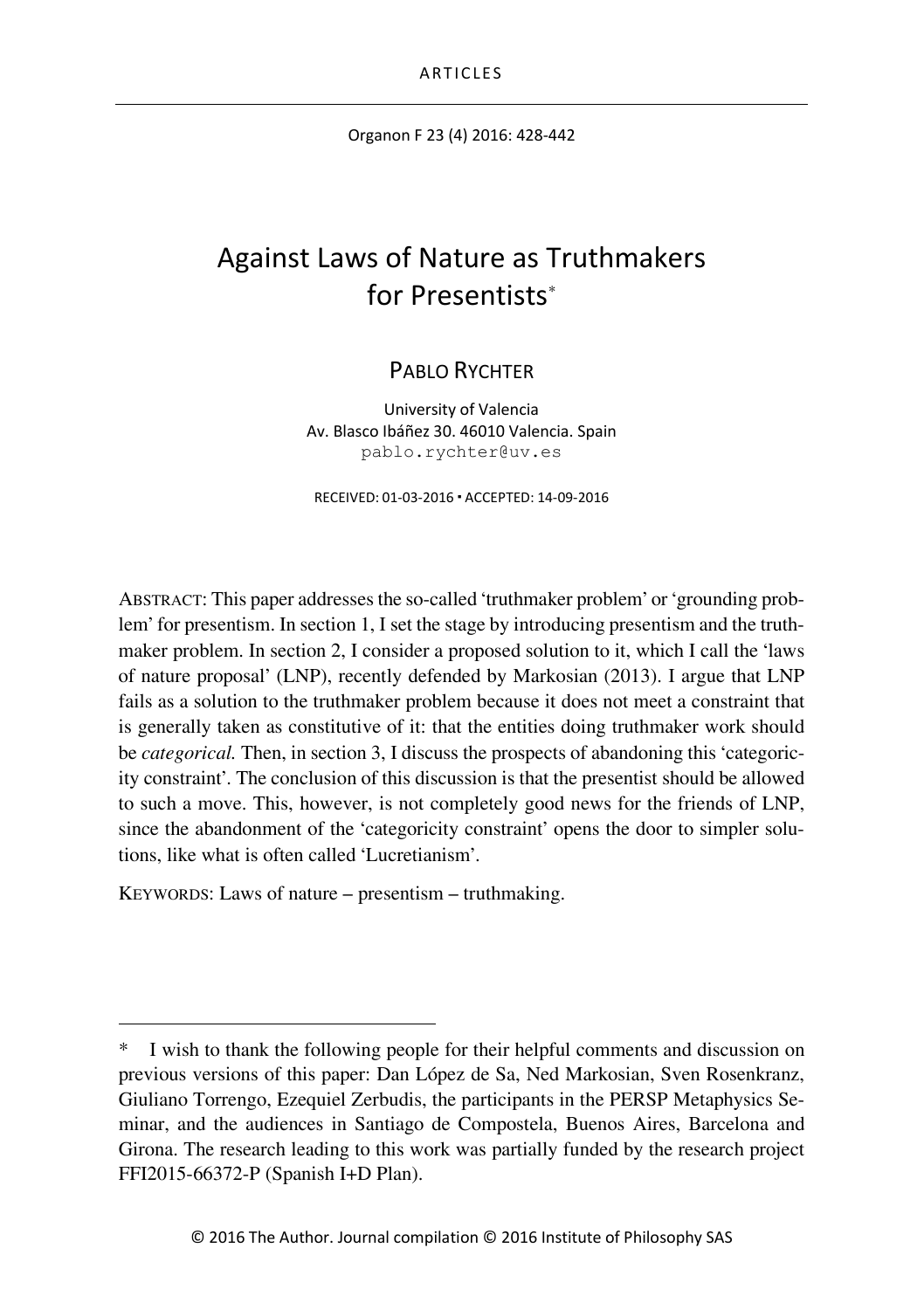#### **1. Presentism and the truthmaker problem**

Presentism is the view that only the present is real. Or, in other words, that only the present exists: there are no merely future objects and no merely past objects. That is to say, the world does not contain past dinosaurs or future outposts in Mars—things that would exist only in the past, or only in the future. Presentism contrasts with a variety of non-presentist views according to which at least some of these entities do exist and are as real as present things.

Presentists face the so called 'grounding problem' or 'truthmaker problem'. This problem may be pinned down as the apparent conflict between presentism and two other, plausible views: the view that truth supervenes on being (that is, the view that if *p* is true, it would be necessary that the world be different from how it is in order for  $p$  not to be true), and the view that some statements seemingly about the past (and about the future, but let us focus on the past) are true. It is clear what this apparent conflict is. Let us take

(D) Dinosaurs once roamed the Earth

as an example of a true statement seemingly about the past. If presentism is true, it looks as if the truth of D fails to supervene on how the world is. The world of the presentist does not stretch beyond the present, and contains nothing but present things. And nothing in this world *necessitates* the truth of D. If it were false that there were dinosaurs, everything today could look very much the same.<sup>[1](#page-1-0)</sup> In other words, if presentism is true, it seems that there is a possible world *w* that is indiscernible from the actual world except for the fact that D is not true at *w*. So it seems that the three views (presentism, supervenience of truth on being, and that D is true) are incompatible.

As it is common in this sort of predicaments, one can either take the apparent conflict at face value and avoid contradiction by dropping one of the views in conflict (a move that is in general accompanied by an explanation of why

<span id="page-1-0"></span>We would not have fossils of dinosaurs (given that by 'fossil' we mean something actually caused by a distant past being), but we could have qualitative replicas of fossils of dinosaurs. Such a world would still look like the actual world. D is a standard example in the contemporary discussion of presentism and truthmaking, but if this feature of the example is distractive, it could be replaced by a sentence about any extinct natural kind that did not leave any fossils.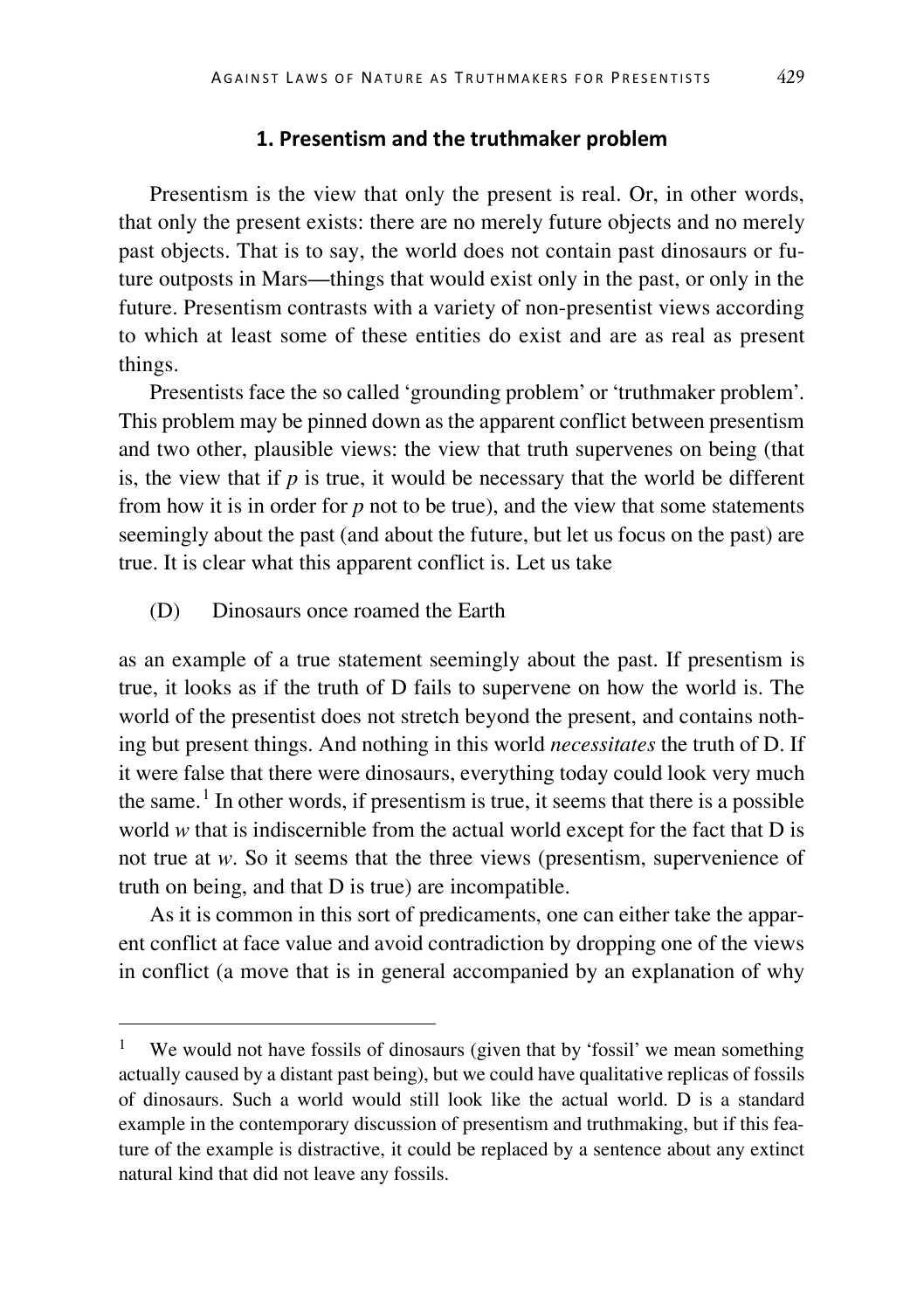the rejected view *seemed* true at the beginning), or explore the idea that appearances are deceiving and that the three views are not really in conflict. One can also try to combine these two approaches. This is the path followed by the 'laws of nature proposal' (LNP), which we will examine in Section 2. As we will see, LNP has a 'conciliatory' and a 'rejectionist' side. But before moving on to LNP, I would like make a few remarks about the truthmaker problem for presentism.

First, I would like to say something about the choice of formulating the problem in terms of the principle that truth supervenes on being. This principle is usually taken as the least controversial of a series of principles about truthmaking. On the opposite end, we find the principle that every true proposition has a truthmaker, an entity that makes the proposition true. This principle is stronger because, unlike the supervenience principle by itself, it requires the existence of a particular entity (usually thought to be a fact, a state of affairs, or a trope) that acts as a truthmaker of the relevant true proposition. However, following Sider's (2001, 35) influential discussion, I am using the superveni-ence principle for the formulation of the truthmaker problem for presentism.<sup>[2](#page-2-0)</sup> My main reason for doing this is that, as emphasized by Sider, given certain assumptions about what is admissible as a supervenience base (which I discuss next), the supervenience principle is already sufficient to generate the truthmaker problem for presentism. Thus, given that there seems to be no need to appeal to the stronger truthmaker principle, it is a good policy to use the weaker one. That way the problem turns out to be of interest also for those who believe in *truthmaking without truthmakers* (that is to say, people who accept the su-pervenience but not the truthmaker principle).<sup>[3](#page-2-1)</sup> As I said, this is my own reason for formulating the problem in terms of supervenience. But it should also be noticed that even those authors who initially frame the discussion in terms of the truthmaker principle (like Cameron 2010) quickly end up discussing the same issue as those who instead use the supervenience principle: namely, the issue of what properties are admissible in an appropriate supervenience base. I think the reason for this has to do with the relatively extended assumption that a state of affairs is nothing over and above a particular instantiating a property (see for instance Armstrong 1997). Thus, for instance, the state of affairs of the

<span id="page-2-0"></span><sup>&</sup>lt;sup>2</sup> I thereby follow what I take to be a fairly standard procedure in the discussion of the problem. See for instance Caplan & Sanson (2011).

<span id="page-2-1"></span><sup>3</sup> For more references about *truthmaking without truthmakers*, see Rychter (2014).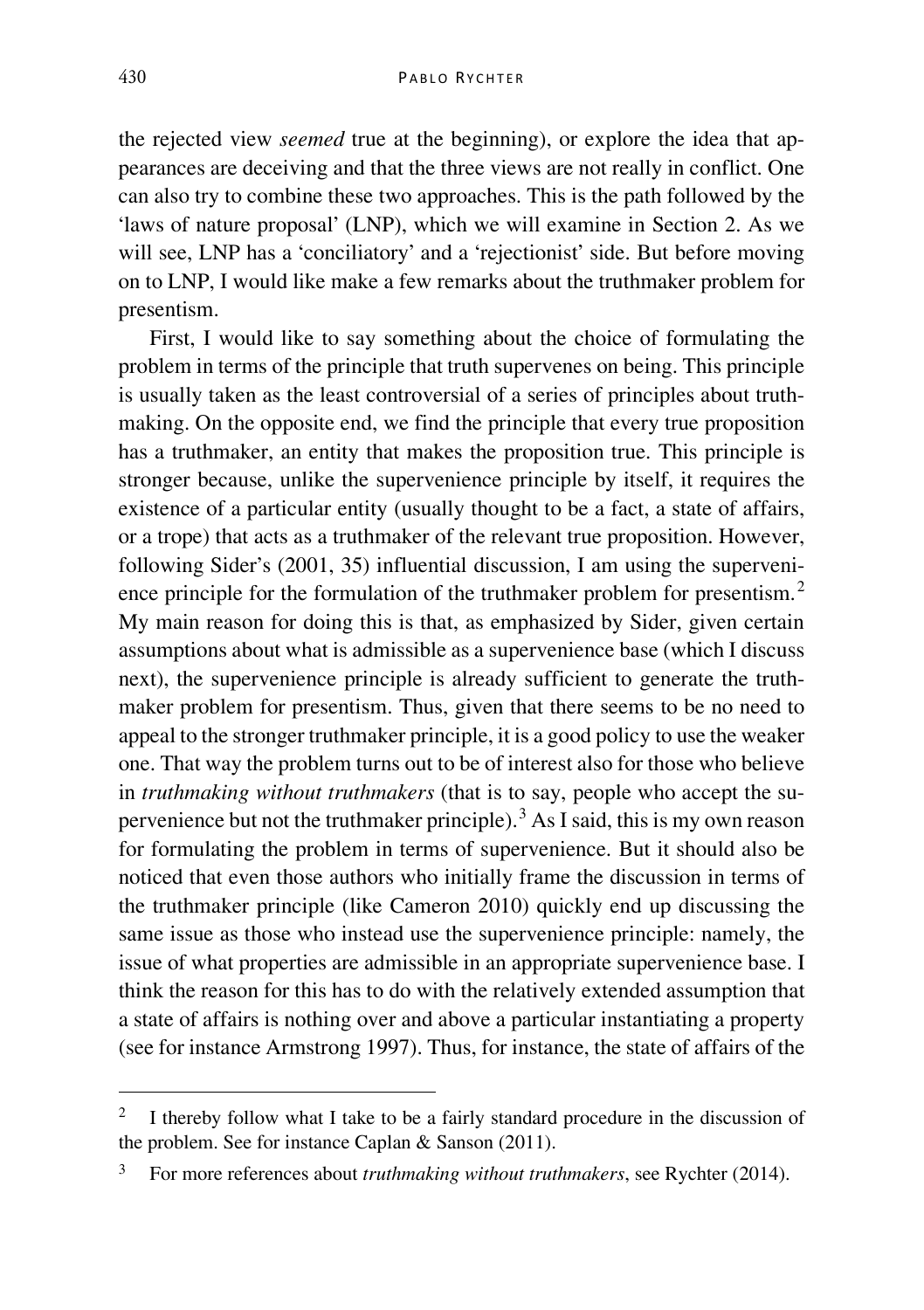world having once contained dinosaurs (and alleged truthmaker for D) is nothing over and above the world instantiating the property of having once contained dinosaurs. Given this assumption, even if we were interested in finding out what truthmakers (states of affairs) the world contains, the central issue turns out to be what properties it really instantiates. Once we are clear on what properties the world really has, the truthmakers come as a "free lunch".

Second, it is worth keeping in mind that both the truthmaker principle and the supervenience principle are initially motivated by an intuitive idea that we can gloss in any of the following formulations: that truth is *grounded* in reality, that truths are true *in virtue of* reality, that truths are true *because* of how the world is, etc. Both the truthmaker principle (as usually understood) and the principle that truth supervenes on being fall short of capturing this intuitive idea. This is because both principles are allegedly reducible to modal notions and, in general, modal notions are too coarse-grained to capture the notions expressed by the italicized expressions above. Thus, even if the supervenience principle is the one invoked in the formulation of the problem, it would be disappointing if a solution to the problem were not also an explanation of how propositions such as D can be *grounded* in reality in the sense of the intuitive idea just mentioned.

Third, I claimed above that the supervenience principle, although weaker than the intuitive idea that motivates it, is enough to generate the truthmaker problem for presentism. But this is so just in case we are somewhat selective as to what could constitute the supervenience base for the truth of D and the like. Not any feature of the world can be allowed into this supervenience base. In particular, it is generally assumed by proponents of the truthmaker problem that the presentist cannot attempt to solve the problem by appealing to the property (presently exemplified by so many things) of being such that dinosaurs once roamed the earth. Properties like this are ruled out at the outset because they are, as proponents of the problem say, 'past-directed', they 'point beyond their instances', and are 'hypothetical' rather than 'categorical'.[4,](#page-3-0)[5](#page-3-1) It is

<span id="page-3-0"></span>Notice that, for the same reasons, the property of containing fossils of dinosaurs is ruled out. That property is 'past-directed' in the sense under discussion. Of course, we could admit in our supervenience base the property of containing qualitative replicas of fossils of dinosaurs, but the truth of D would fail to supervene on such a base.

<span id="page-3-1"></span><sup>5</sup> Following Sider (2001), I use the locutions 'hypothetical property' and 'property that points beyond their instances' to the same purpose.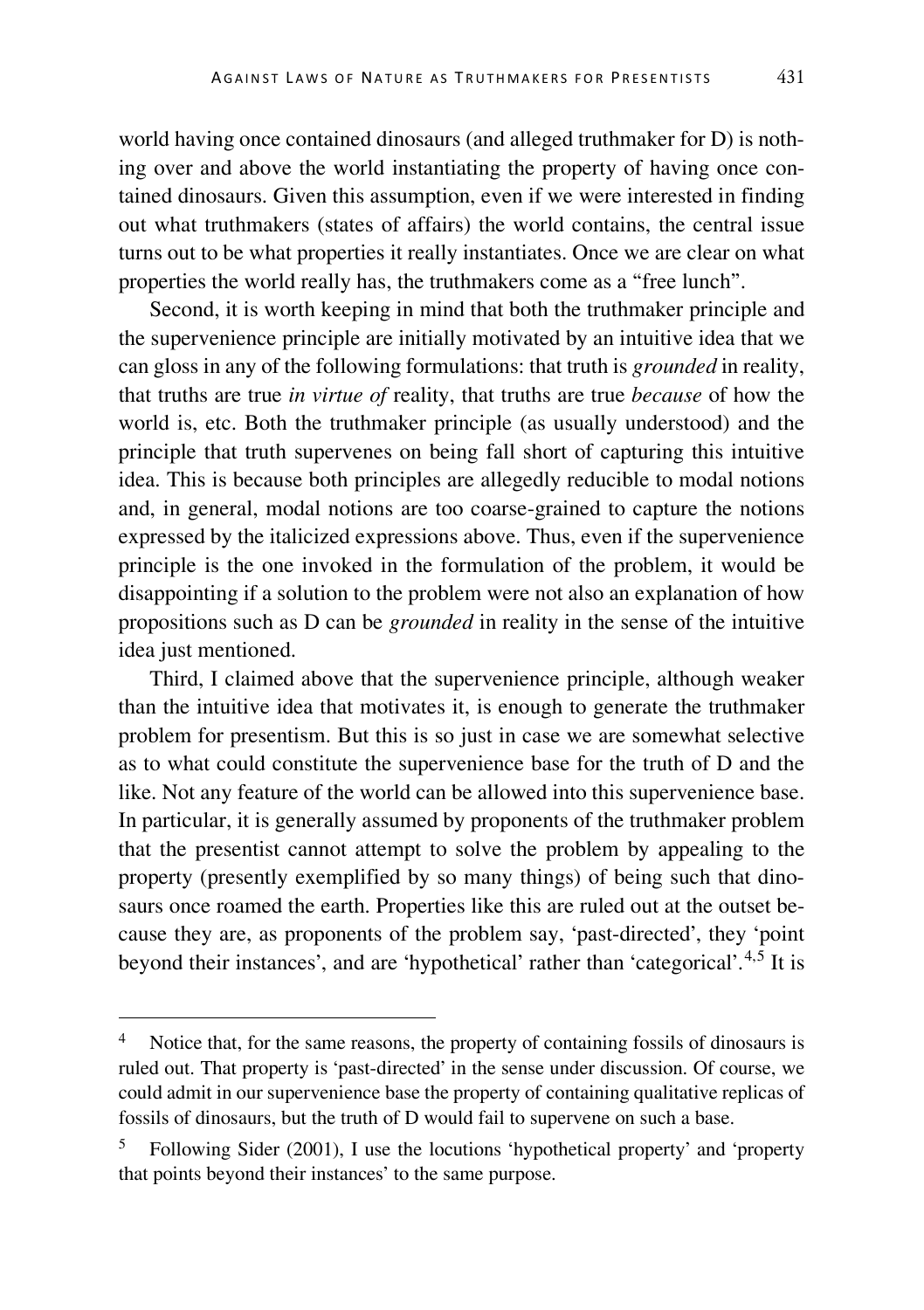in my opinion far from clear what these complaints amount to. (I'll come back to this in section 3). But in any case, it is clear that the formulation of the truthmaker problem should be understood as including this kind of constraint on any putative supervenience base. Otherwise, the problem is too easily solved. Let me put it in other words: whoever takes the truthmaker problem seriously (be it a presentist who thinks it can be solved, or a non-presentist who thinks that the problem is fatal for presentism) is driven by the *aspiration to find a categorical supervenience base* for truths like D, a set of properties that do not 'point beyond their instances'. Whether or not this aspiration is a reasonable one for a presentist (and thus whether or not she must take the truthmaker problem seriously) is something I will discuss in Section 3.

Finally, I want to distinguish the truthmaker problem from another, related problem that is often discussed under the label of 'the problem of singular propositions' (see Markosian 2004). If presentism is true, there are no merely past individuals and so no merely past individuals are available as objects of reference or as members of domains of quantification. Thus, given that 'Socrates' purports to refer to a past individual, we fail to express a singular proposition by 'Socrates was a philosopher'. The problem of singular propositions is not that, allegedly, the presentist cannot explain what *grounds* the *truth* of the proposition expressed by this statement. It is rather that it cannot explain how the sentence is *meaningful* under the standard assumption that such a sentence expresses a singular proposition. Or in other words, the problem consists in explaining what proposition the sentence expresses and how it does it, given that it cannot express the singular proposition that it is generally thought to express. I think it is worth considering briefly how these two problems relate to each other. One may think that the problem of singular propositions concerns meaningfulness in addition to truth only because it is a more specific problem concerning one particular type of truths, but that the general worry underlying both problems is the same, and that the truthmaker problem is the more general and encompassing formulation of it. (This would explain why the truthmaker problem attracted so much more recent attention than the problem of singular propositions did). The problem, it is tempting to say, is just one: that the presentist's ontology is too sparse, and that it does not contain the materials necessary to ground the truth, and in some cases also the meaningfulness, of the the things we say seemingly about the past. But for reasons that I discuss in Section 3, I think this line of reasoning is misleading, and that we should keep the two problems apart. In order to do so, it will be useful, when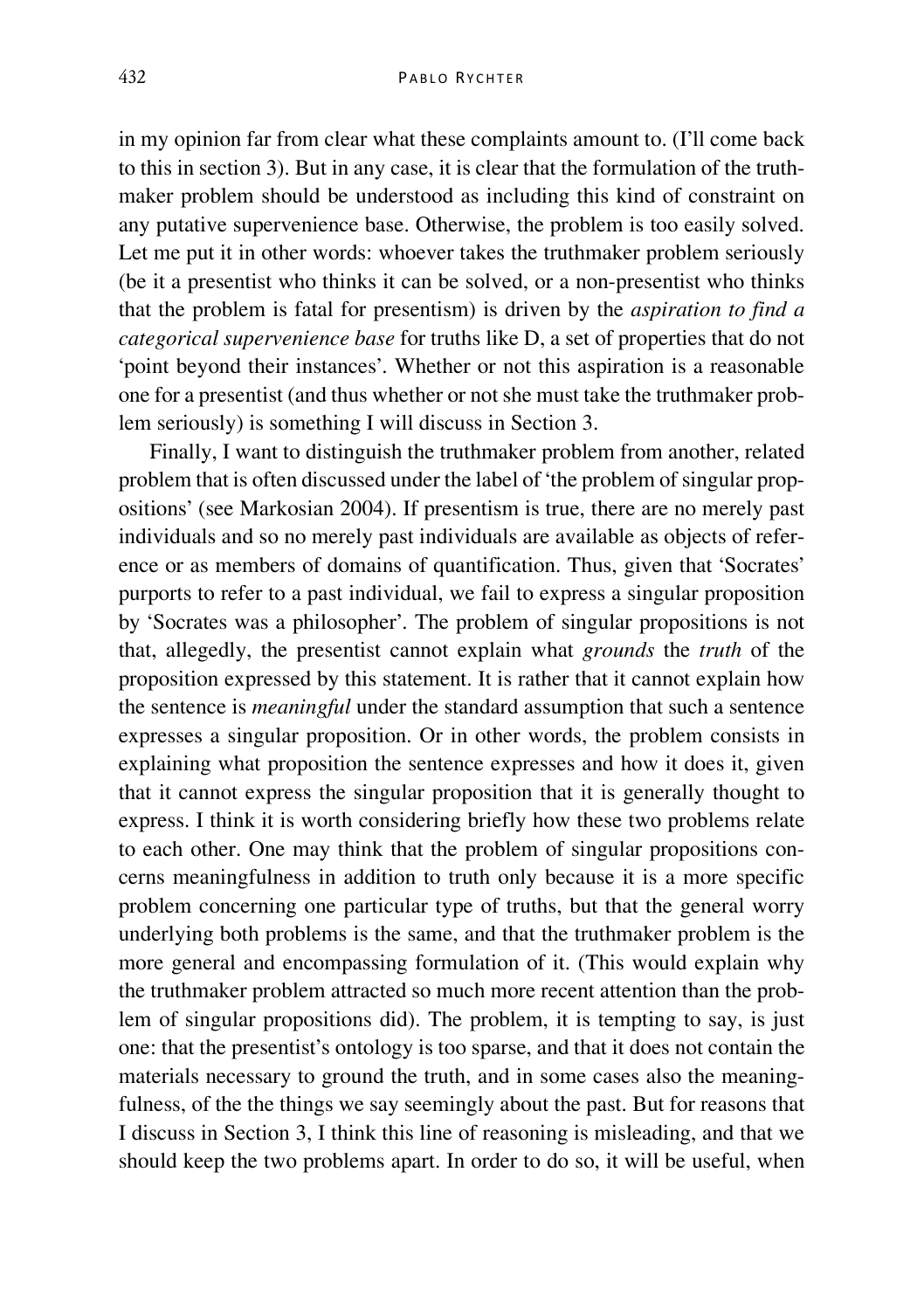discussing the truthmaker problem, to focus on sentences like D, which do not express or presuppose any singular proposition seemingly about a past object. In fact, perhaps D is not the best example, since it may be thought to involve reference to an extinct natural kind. I'll keep using it nevertheless, but its job could also be done by something like 'There were round objects' (which does not seem to express or presuppose any singular proposition about the past) or 'Obama was a child' (which expresses a singular proposition but not about any past object).

#### **2. The laws-of-nature proposal**

Let us now turn to LNP, a proposal for solving the truthmaker objection that has recently been defended by Ned Markosian (see Markosian 2013). LNP's basic idea is roughly this: contrary to what we were assuming, many truths seemingly about the past, perhaps D itself, are necessitated by the presentist's temporally narrow world. This world is narrow, but it contains a system of laws of nature. This system of laws is either completely deterministic or somewhat indeterministic. If it is completely deterministic, then it determines, together with everything else in the (present) state of the world, how the world was and will be. (According to LNP, a system of completely deterministic laws of nature fix reality in both directions: just as there is only one possible future given how the present is, so is there only one possible past).[6](#page-5-0)

<span id="page-5-0"></span> <sup>6</sup> That is to say, according to LNP, laws of nature are *bi-directionally* deterministic (to the extent that they are deterministic at all). Markosian (1995, 100) makes this assumption explicit and offers references for further discussion of it. A nice statement of the assumption of bi-directionality is offered by Lewis (1979, 460), who also makes it when discussing determinism: 'A *deterministic* system of laws is one such that, whenever two possible worlds both obey the laws perfectly, then either they are exactly alike throughout all of time, or else they are not exactly alike throughout any stretch of time. They are alike always or never. They do not diverge, matching perfectly in their initial segments but not thereafter; neither do they converge'. That deterministic laws determine also the past (given the present state of the world) may sound surprising because in the philosophical discussion of determinism it is *future* determination that is most often invoked. Nevertheless, as noticed by Hoefer (2016, sec. 2.3), 'for a wide class of physical theories (i.e., proposed sets of laws of nature), if they can be viewed as deterministic at all, they can be viewed as bi-directionally deterministic.'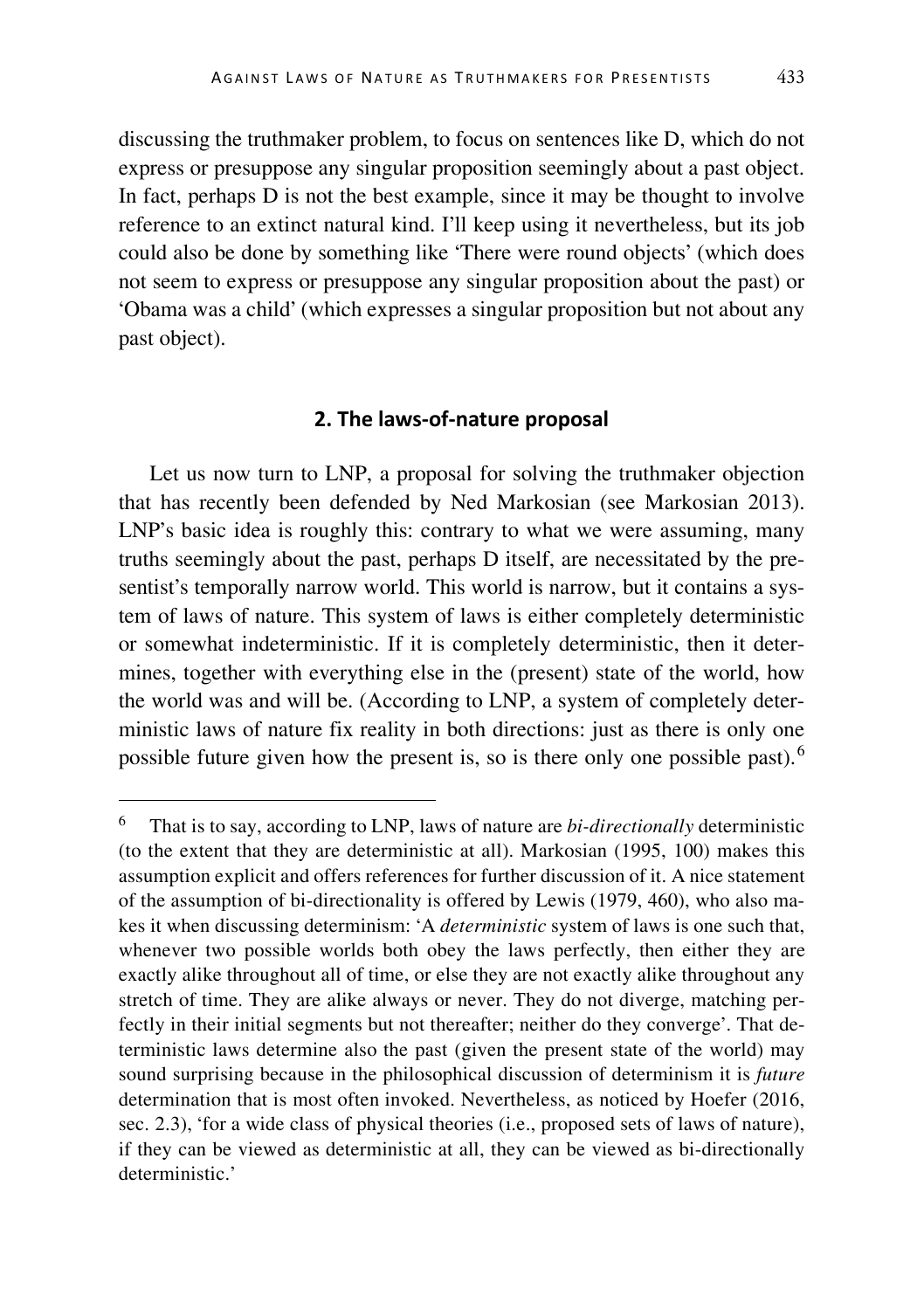So contrary to what we assumed before, there is no possible world *w* that is indiscernible from the actual world except for the fact that D is not true in *w*. In envisaging such a world, we were forgetting about the completely deterministic system of laws of nature. (Notice that somehow or other that system is a feature of the actual world, and so any world that is indiscernible form the actual world is indiscernible with respect to it). If the laws of nature are somewhat indeterministic, on the other hand, less things about the past and about the future are determined by how the world is. But according to LNP, it is ok for the presentist to deny the truth of everything that is not so determined. In particular, it is ok to say that D is not true, if it really turns out that the (present) state world is compatible with the falsity of D—i.e. if it is nomologically possible, given the (present) state of the world, that D is not true. This is why I said before that LNP's approach to the truthmaker problem had two sides. LNP says: if the laws of nature are deterministic, then presentism, supervenience, and D are all true, contrary to appearances. If the laws are indeterministic, on the other hand, then D and other statements about the past that we take to be true are in fact not true.

I have several worries about LNP, the discussion of which will help me to present what I think presentists should make of the truthmaker problem. As we have seen, LNP crucially appeals to the laws of nature: truths about the past and about the future are true in virtue the world's (presently) being governed by certain laws of nature (together with any other states of affairs). My first worry is this: to the extent that laws of nature are suited to do this work, they will also fail to satisfy the categoricity constraint mentioned above. Nomic properties, the properties in virtue of which laws of nature apply, will not satisfy the aspiration (that animates proponents of the truthmaker problem) of finding a categorical supervenience base. Laws of nature are paradigmatically hypothetical: they tell us how the world *would* be if such and such conditions *obtained*.

You may want to say: 'laws of nature may well be categorical entities after all. If the Humean view about laws of nature is correct, laws of nature are nothing but (or are determined by) regularities among particular events, and these in turn may be reduced to the instantiation of categorical properties'. I agree, but I also think that this Humean view is not available for presentists. The view is available to non-presentists that embrace past and future events, but it looks as if the presentist's repertoire of events is too sparse to determine many laws of nature. In particular, I can't see how present events, i.e. all the events that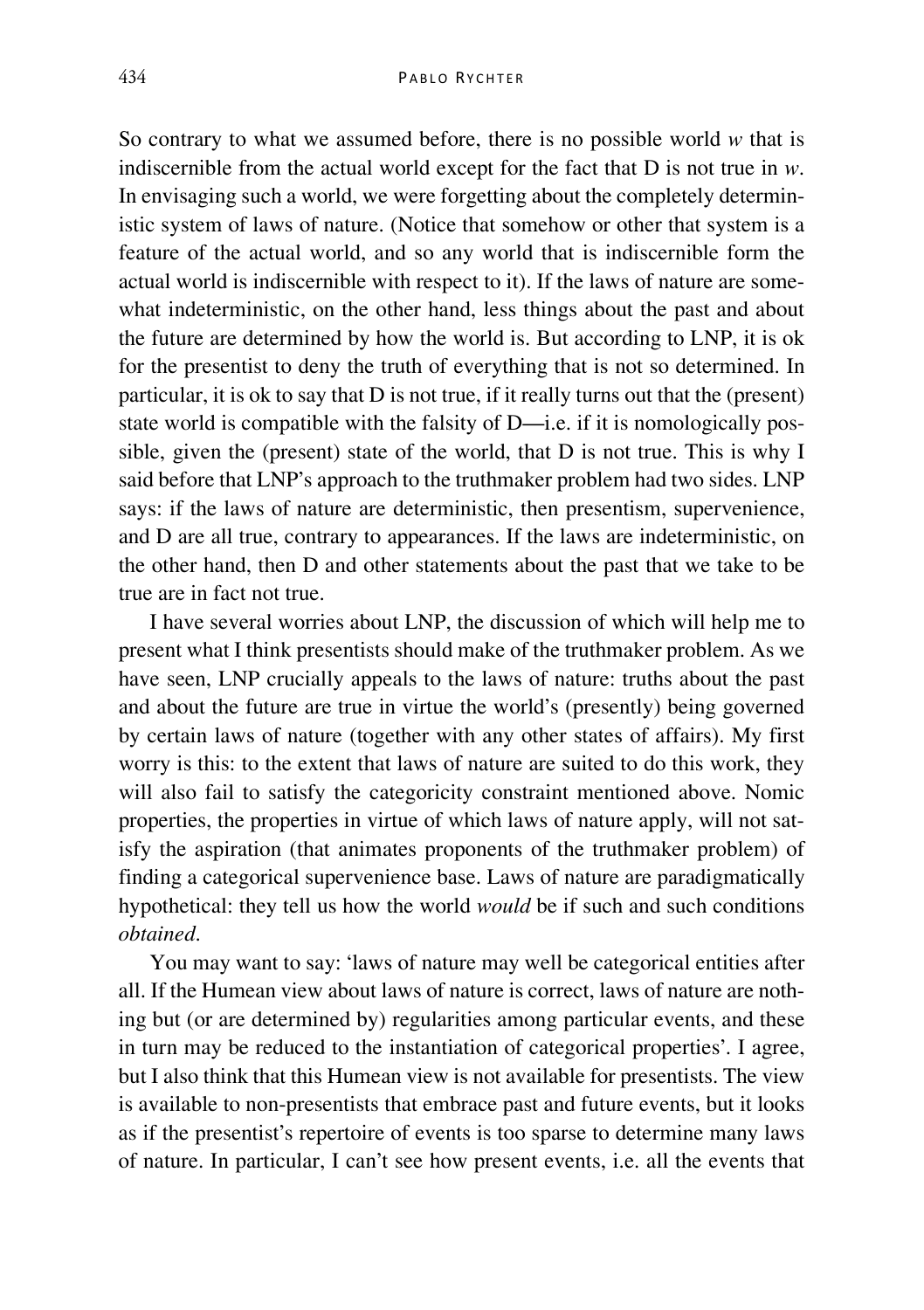exist according to the presentist, could determine diachronic laws of the sort 'if you shake a bunch of Fs at  $t_1$ , you *will* get a G by  $t_2$ . (You may want to protest here and say: 'but that we *will* get a G by t<sub>2</sub> is a present event!' Fair enough, but laws of nature determined by this sort of future-directed events cannot be used in a solution to the truthmaker problem. Remember the constraint that only 'categorical' properties be allowed in the supervenience base.) That present events cannot determine diachronic laws is especially problematic, because it is precisely this kind of laws that may be thought to ground truths seemingly about the past and the future. So it seems that LNP is incompatible with the Humean conception of laws, and that it *requires* a different conception. This is already very significant because, it seems to me, the Humean picture about laws and the aspiration to solve the truthmaker problem (which, remember, includes finding a *categorical*supervenience base for truths seemingly about the past) are very close relatives, two projects arising from a single source: the picture of reality as 'vast mosaic of local matters of particular fact, just one little thing and then another', with no necessary connections between them, no pointing to each other. So it seems odd that in order to solve the truthmaker problem the friend of LNP should give away the Humean conception of laws and go shopping for a different conception. But this is in fact what Markosian (2013) suggest we do, mentioning the 'Armstrong-Dretske-Tooley' account of laws as a promising alternative. Let us see how things stand if we follow this path.

On the Armstrong-Dretske-Tooley account ('ADT account' for short), laws of nature are relations between universals and so, given this account, LNP amounts to the idea that D is grounded in a relation between universals (or in more than one). But what are these universals? Universals are sometimes thought of as abstract entities, but I think that the friend of LNP who adopts the ADT account should rather follow Armstrong in thinking of universals as constituents of the concrete, material world. It would be odd if at this point the friend of LNP said that it is the relations between a bunch of abstracta, rather than a feature of the concrete material world, what grounds or makes true that dinosaurs once roamed the Earth. (In fact, I think that it is in general the friend of ADT, and not only the friend of LNP who subscribes ADT, who should think of universals as constituents of the material world: I find very implausible the idea that lawlike connections in the concrete, material world hold *because* a bunch of abstracta bear a particular relation.)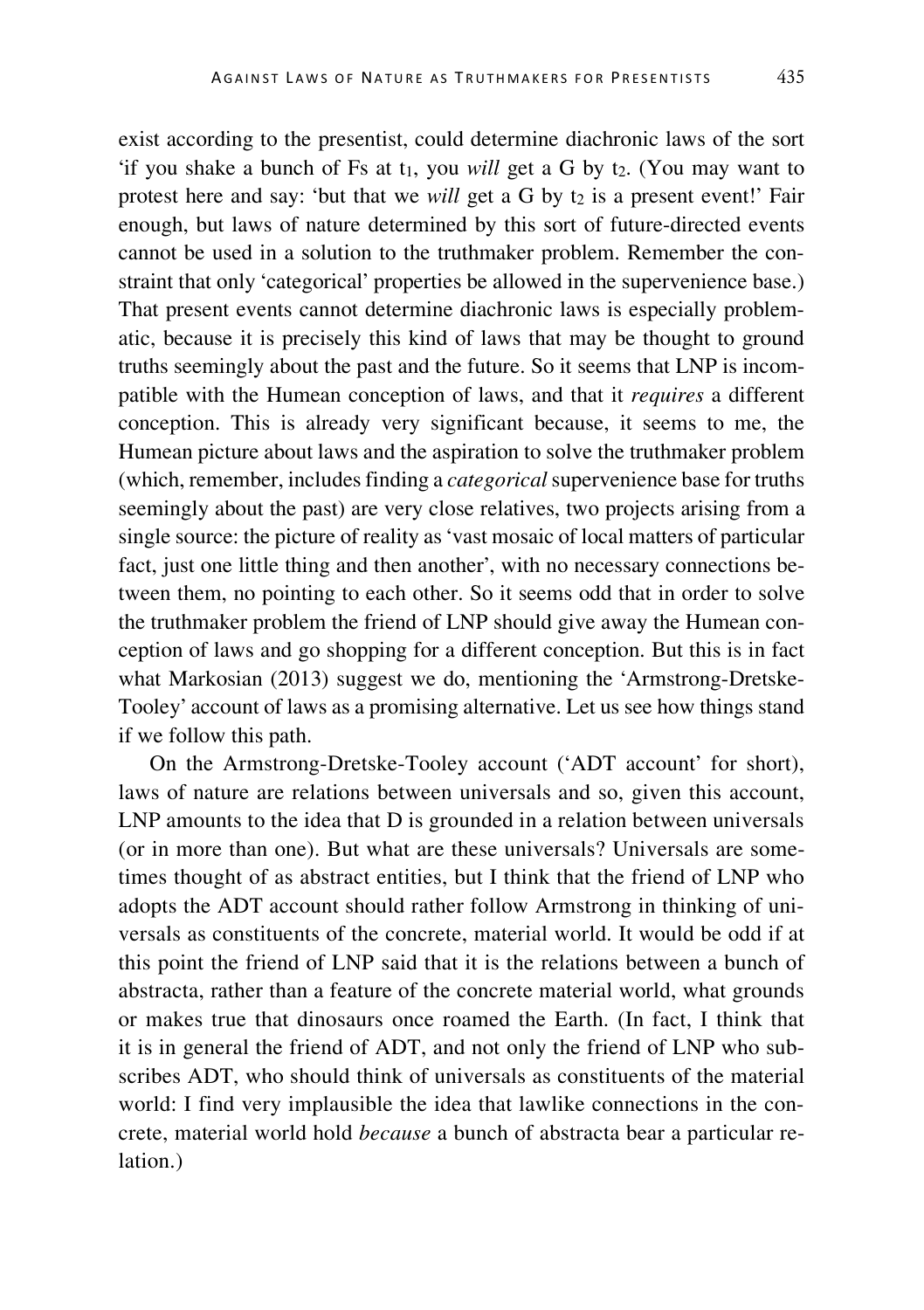So universals must be thought of, as Armstrong did, as concrete constituents of the material world. But Armstrong is a non-presentist and so his universals have merely past and merely future instances (at which they are multiply located). Friends of LNP cannot follow Armstrong this far. If they adopt ADT, they must think of universals as *presently* existing constituents of the material world. But this has some unappealing consequences. First, it seems possible that some universals are *alien* to the present: that is to say, that the present fails to contain some universals that nevertheless had or will have instances. Suppose, for instance, that in the past the world contained *G* particles, a kind of fundamental particle that is now extinct. Since there are no such particles, *being a G particle* is not a universal and there are no laws about *G* particles. The consequence of this is clear: friends of LNP cannot ground any alleged truth about *G* particles or about anything involving *G* particles (if dinosaurs were in part constituted by *G* particles, the alleged truth of D cannot be grounded, for instance). So friends of LNP must either deny the possibility of universals alien to the present, or bite the bullet and deny the truth of many of the propositions about the past that we initially thought to be true. Second, and most importantly, the problem of diachronic laws that LNP faced on the assumption of the Humean theory, re-appears here on the assumption of ADT. Suppose that we say that  $N(F, G)$  is a law of nature relating universals F and G. Suppose further that this law together with the fact that a bunch of Fs are shaken at  $t_1$  jointly determine that we *will* have a G at  $t_2$ . On these assumptions, N is at least necessarily co-extensional with a relation N\* that is *future directed*: the relation of *having instances that will exist right after/before instances of…* And although we do not yet have a full explanation of what it is for a property or relation to be future-directed, it seems reasonable to suppose that being future-directed is a feature that is shared between necessarily equivalent properties and relations. But if so, the appeal to N violates the categoricity constraint and thus does not constitute a satisfactory solution to the truthmaker problem. This confirms what we should have been suspecting from the start: an appeal to an unexplained necessary connection between distinct existences can hardly be welcome by someone who is moved by the aspiration to ground all truths in a *categoric* supervenience base.

Before moving on, let me mention other additional worries about LNP. First, even if LNP succeeded in making laws of nature part of an appropriate supervenience base for the truth of D, and thus succeed as a solution to the truthmaker problem as stated above, it would not thereby succeed in finding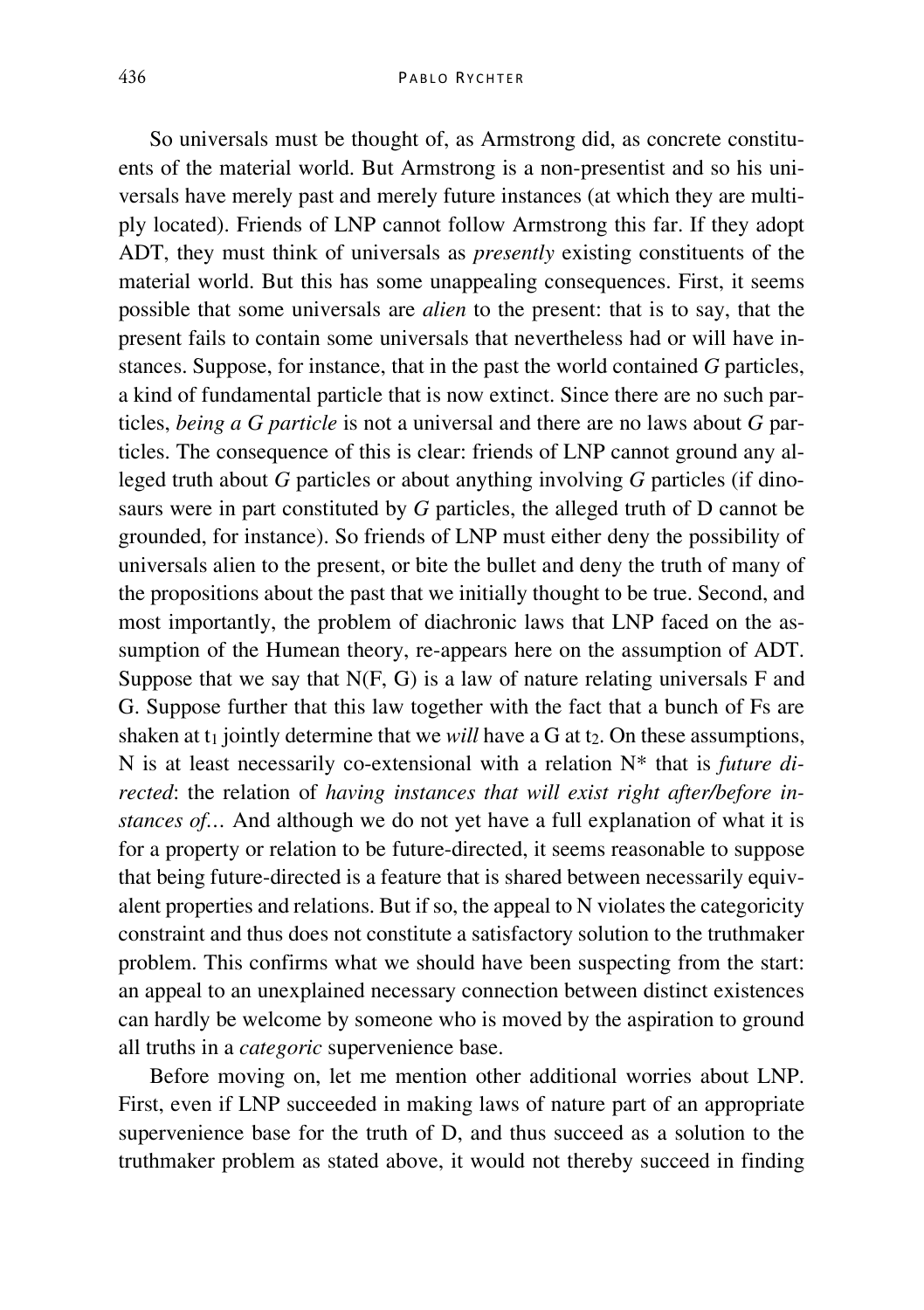an appropriate *ground* for D. It seems implausible to say that it is true that dinosaurs existed partly *because of* (or *in virtue of*) the fact that such and such laws of nature presently hold. Of course, that such and such laws of nature presently hold can be good evidence for *believing* that there were dinosaurs, but not what *makes it the case* that there were dinosaurs. (If anything, as Humeans have it, the other way around looks more plausible: such and such laws of nature presently hold partly because there were dinosaurs.) Second, the 'rejectionist' side of LNP leaves the view in need of some supplementation. In order to see this, suppose that the laws of nature are indeterministic enough so that D is not true. If we accept the principle of bivalence, we should also say that, in these circumstances, D is false. Now my question is: is D as bad as C?

(C) Centaurs once roamed the Earth.

If the laws of nature are sufficiently indeterministic (something that is the business of science to determine), the presentist who adopts LNP has to say that both D and C are false. Nevertheless, I think it is reasonable for the friend of LNP to distinguish between C and D, and to confer on D some kind of positive status that C lacks. Perhaps D is in some sense closer to truth than C. Or perhaps D somehow expresses a true proposition, when understood non-literally. In any case, I think it is important for the friend of LNP to have some story to tell about the positive status of D vis à vis C. Otherwise, I think the proponent of the truthmaker problem will be unsatisfied by LNP, since the proposed solution would amount to reject one of the three views that generated the problem (the view that D is true), without any explanation of why it seemed true in the first place.

# **3. Against the categoricity constraint**

We have seen that the main obstacle that LNP stumbles upon is the categoricity constraint—a constraint that, as we have stressed, should be understood as constitutive of the truthmaker problem. In this section, I want to address whether this constraint is reasonable for a presentist and thus whether presentists should be worried about the truthmaker problem. My conclusion will be disappointingly negative: I think presentists have no good reason to accept the categoricity constraint, and no reason to be worried about the truthmaker problem. This, however, is not good news for friends of LNP, given that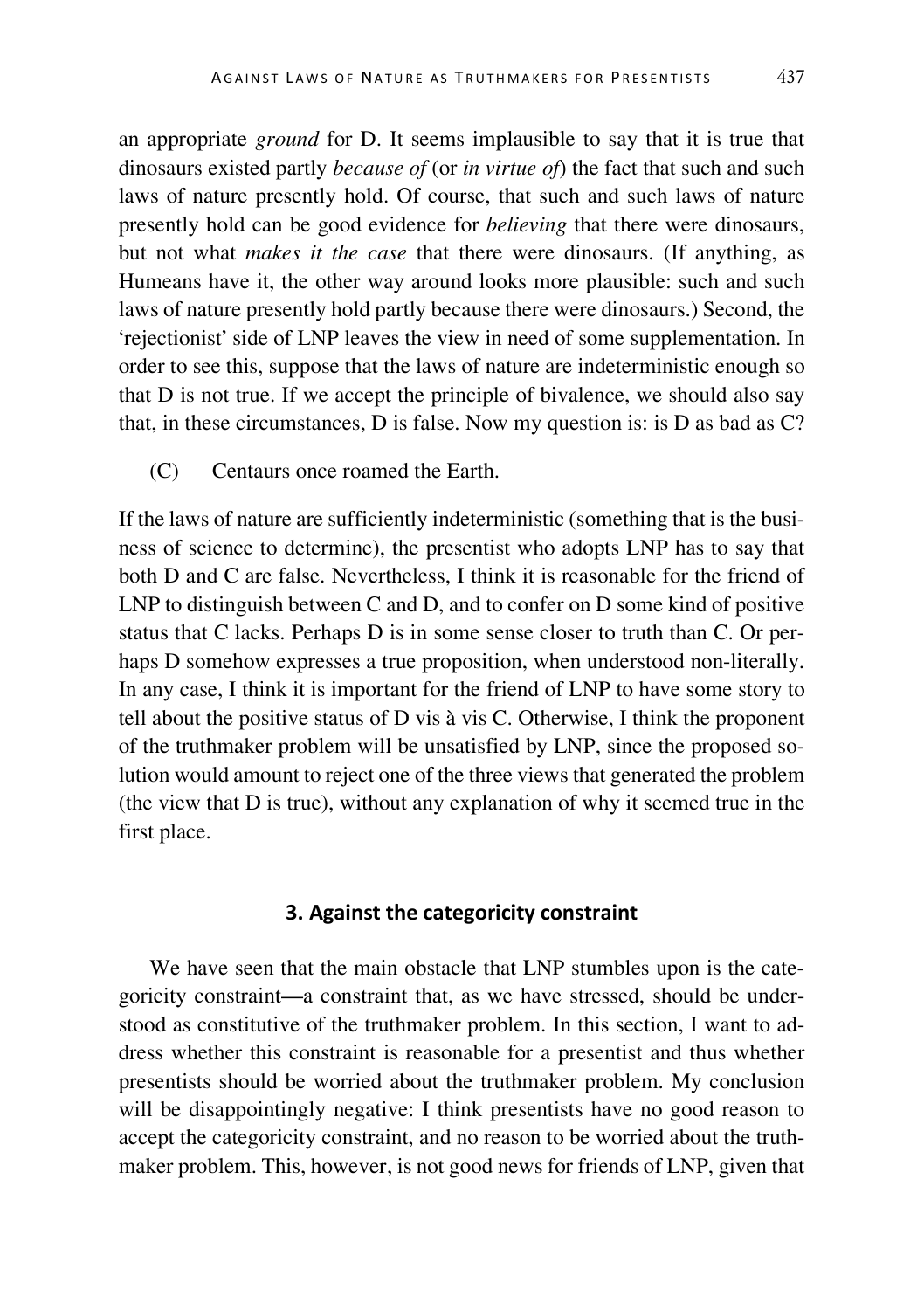LNP is offered as *solution* to the truthmaker problem, i.e. as a view that strives to meet the demands imposed by the proponents of the problem. Once we drop the categoricity constraint, there are other, simpler and more natural views for the presentist to hold.

Let us start by considering the view that has been called *Lucretianism.* According to this view, the world presently exemplifies the property of having once contained dinosaurs. If we take this property as part of how the world is (i.e., as part of the relevant supervenience base for the principle that truth supervenes on being), there is no world that is indiscernible from ours with respect to being, and such that D is not true in it. It is precisely against proposals like this that the categoricity constraint is put forward. As proponents of the truthmaker problem say, Lucretian properties like *having once contained dinosaurs* are inadmissible because they are 'past-directed', they 'point beyond their instances', they 'float free from the world', and thus constitute a case of 'cheating'. As we noted earlier, it is difficult to find a clear, definite statement of the worry behind these complaints.<sup>[7](#page-10-0)</sup> Sider (2001) admits that the notion of the categoric is 'elusive', and Schaffer (2008) admits that current characterizations of the notion 'could use further work'. But despite the fact that we lack a clear formulation of the categorical constraint, we can get some grasp on it by considering particular examples of objectionable properties and the broader assumptions and theoretical context in which the truthmaker objection seems pressing.

<span id="page-10-0"></span><sup>&</sup>lt;sup>7</sup> An exception is Cameron (2010) who analyzes categoricity in terms of present intrinsic nature. On this proposal, we can admit in the relevant supervenience base any property that contributes something to the present intrinsic nature of its exemplifier. The property of having contained dinosaurs is ruled out because it does not tell us anything about how the world presently *intrinsically* is. I do not intend to offer a full assessment of this proposal, but I would like to mention two initial worries. First, the notion of intrinsicness is not unproblematic and relying on it may not be the most fruitful strategy in this context. A popular way of understanding intrinsicness is in terms of perfect duplication. But how can we rule out the view that if something has the property of *having once been F,* so does any *perfect* duplicate of it. The problem, more generally, consists in securing a characterization of intrinsicness that rules out pastdirected properties. Second, I doubt this analysis of categoricity captures what Sider and others were after in their complaints about past-directed properties. What seems to bother these people about properties like *having contained dinosaurs* is the fact that these properties *point to the past*, not the fact that they do *not* point to the present. (See Caplan & Sanson 2011 for a similar diagnosis).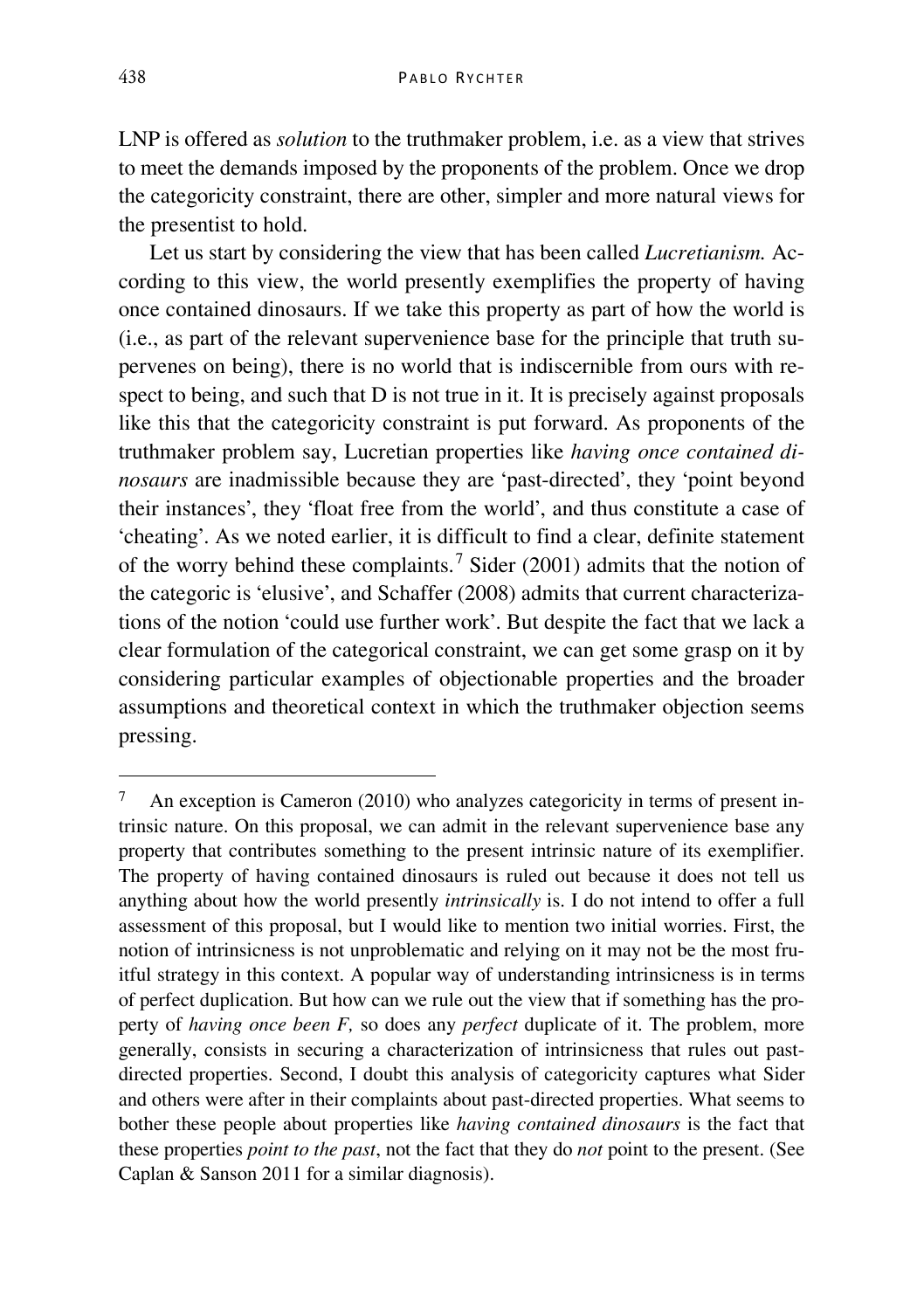I admit that there is something suspicious about Lucretianism. If you ask yourself '*what feature of the world makes it true that once there were dinosaurs?*', it indeed sounds as cheating to say that it is the fact that the world instantiates the Lucretian property of having once contained dinosaurs. But the presentist's story about truthmaking need not end at that point. Rather, I think the presentist should insist on the following 'core idea': what is true is true in virtue of how the world is, *or in virtue of how the world was and will be*. That there once were dinosaurs (D) is true in virtue of how the world *was.* If, when talking to the proponent of the truthmaker problem (who is armed with the supervenience principle), the presentist chooses to rephrase this by saying that D is true because the world instantiates the Lucretian property of having contained dinosaurs, that is fine. But it should be kept in mind that this is mere rephrasing. Saying that the world instantiates the Lucretian property is nothing but saying the world is such that there were dinosaurs – or simply that once there were dinosaurs.

Let us come back to what I think should be the presentist's core idea: truths are true in virtue of how the world is, *or in virtue of how the world was and will be*. This idea allows the presentist to happily join truthmaker theorists in their central motivation: *truth is grounded in reality*. Truth is grounded in reality, the presentist says, but not just in how reality *is.* It is also grounded in how reality *was* and *will* be.[8](#page-11-0) In other words, there is a way things were, and those propositions that correctly describe that way things were are true. Those that do not correctly describe the way things were are not true. There is no present feature of the world that makes D true because D is not about how the world *is.* D is about how the world *was,* and so is true in virtue of a feature that

<span id="page-11-0"></span> <sup>8</sup> You may think that it is illegitimate to move here from *truth is grounded in reality* to *truth is grounded in how reality is*. That is to say, you may think that these two slogans are best understood as representing two different views. The first slogan may be best understood as representing standard truthmaker theory, according to which each truth is true in virtue of the existence of a particular entity (so the first slogan would be equivalent to *truth is grounded in existence*). The second slogan may be best understood as representing the weaker (and to my mind much more plausible) view that truth supervenes on what things exist *and how they are*. Now, the "core idea" that I am here putting forward on the presentist's behalf depends on the assumption that it is the second doctrine, and not the first, the one that matters. I think this is correct, and that it would be bad news for the proponent of the truthmaker problem if the problem in the end presupposed the stronger doctrine.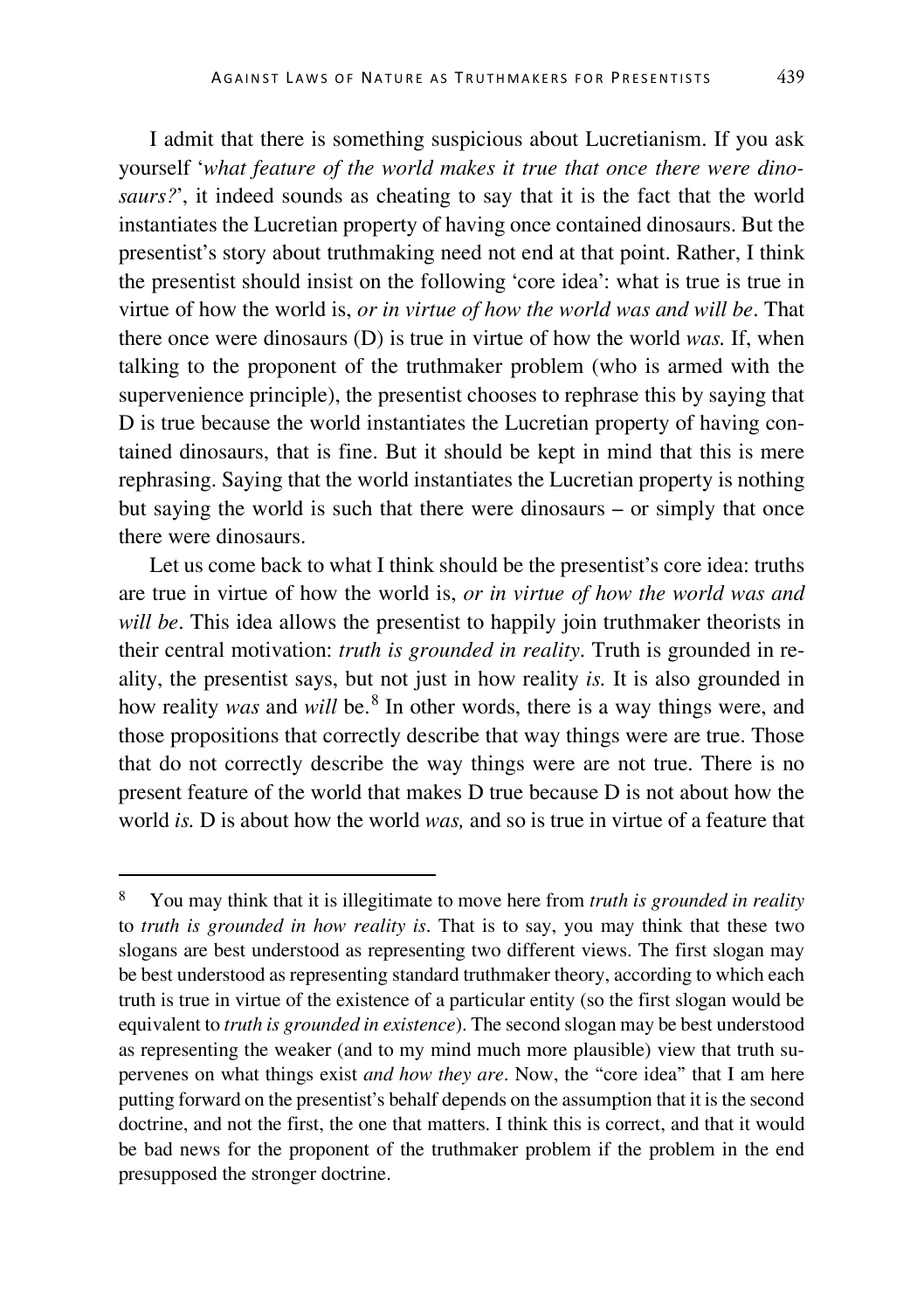the world *had* (and no longer does). Far from cheating, this all sounds to me like perfectly sane, honest common sense (I'll say more about honesty below).<sup>[9](#page-12-0)</sup> What are the consequences of this 'core idea' for the truthmaker problem? This is one way of thinking about it: the presentist's core idea amounts to keeping the supervenience principle while rejecting the categoricity constraint and thus admitting Lucretian properties. But this way of thinking about the presentist position is most appropriate for proponents of the truthmaker problem, not for presentists themselves. That is to say, it is the way in which presentists are forced to describe the position *when talking to proponents of the truthmaker problem*. It is not the way in which presentist would naturally describe their own view. And it is only when the presentist makes this effort of communication when the presentist's discourse sounds as cheating.

This takes me to note something peculiar about the dialectics in this area. There are two prima facie different ways of arguing against a philosophical position: one may attempt to show that the position harbors internal tensions or inconsistencies, or one may attempt to show that the position is inconsistent with a view that is uncontroversially true and widely accepted. Clearly, proponents of the truthmaker problem are not following the first strategy. They attempt to show that presentism is incompatible with widely accepted views. But they do not succeed in this. For although it seems uncontroversial that truth is grounded in reality (and as we have seen, the presentist agrees with this), it is not equally uncontroversial that truth supervenes on a base of *categorical* properties. In fact, as we already mentioned, the precise content of this constraint is not even spelled out. It may be thought that even if we lack a precise formulation of the categoricity constraint, there are nevertheless clear reasons that should lead us to accept *something* in the vicinity. But I can't see there are such pressures. The motivation for the categoricity constraint is, perhaps, as Carroll (1994, 5) puts it, 'simply the gut feeling' that non-categorical properties are somehow not fundamental. Or perhaps it is the epistemological worry (close to Hume's original one) that we cannot *see* the difference between a world that exemplifies the property of having once contained dinosaurs and one that does not. None of these strike me as powerful reasons to adopt roughly defined view like the categorical constraint. Of course, a philosopher may still be moved by

<span id="page-12-0"></span> <sup>9</sup> Here I am indebted to Rosekranz (2012), who makes similar remarks in defense of Ockhamism (the view that future contingents are true without there being anything past or present that makes them true) rather than presentism.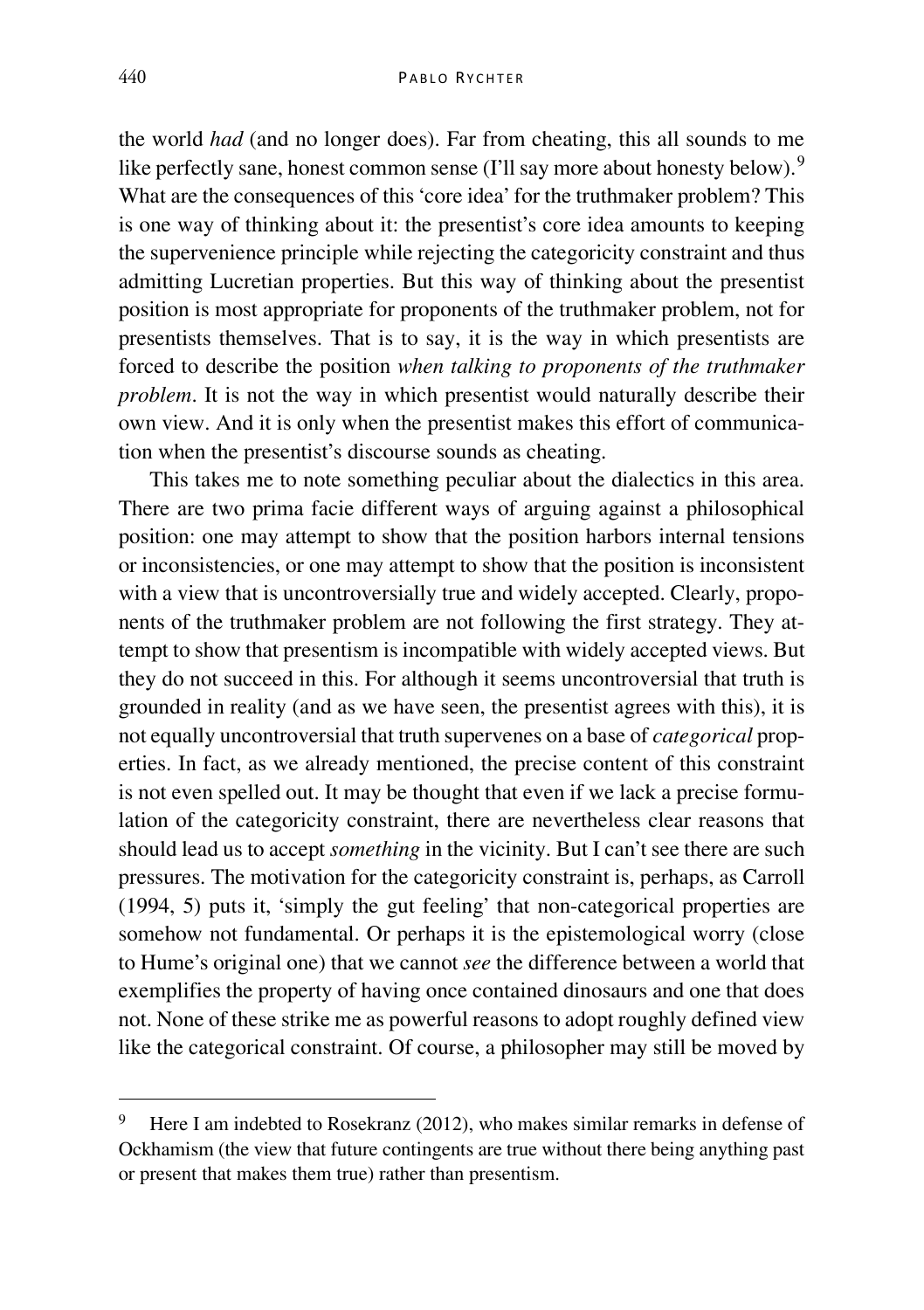her gut feelings to adopt such a view as a working hypothesis and even as a central tenet of her metaphysics. But then she can't really use the principle as a premise of an argument against someone else. In conclusion: proponents of the truthmaker problem have succeeded in showing why *they* cannot be presentists, not in showing that *presentists* are wrong in holding their views.

A remaining worry: Sider (2001) emphasizes the fact that presentists who appeal to Lucretian properties would be in the same boat as other metaphysicians (those accepting brute dispositions, etc) that seem clear cheaters. I cannot engage in a comparison between presentism and these other views, or in a discussion of whether the alleged cheaters are really cheaters. But I want to finish by pointing to a dimension of *honesty* in presentism. I agree that it would be suspicious if the presentist, holding such an austere ontological position, could easily cook up a ground for the truth of *any* proposition that we ordinarily take to be true.<sup>[10](#page-13-0)</sup> That would be cheating. It would be like refusing to pay the price of ontological austerity. But the presentist is not in the position of offering grounds for any alleged truth we like. She cannot ground the truth of 'Socrates was a philosopher', for instance, given that Socrates does not presently exist. Here is where the distinction we made above between the truthmaker problem and the problem of singular propositions becomes relevant. If the presentist follows the Lucretian path, she can ground the truth of all *general* propositions seemingly about the past. Given that, as we are assuming, *dinosaurhood* is a presently existing property (and reducible to presently instantiated properties), the presentist has in his ontology the materials to ground the truth of D, or any other past-tensed purely general proposition. She has the materials to 'construct' the Lucretian property of having once contained dinosaurs. But given that Socrates is not in the presentist's ontology, she does not have the materials to construct the property of having once contained Socrates, and so she cannot ground the truth of *Socrates was a philosopher* in the same way as she grounds the truth of D. Thus the presentist does not cheat: she does pay a price for her ontological austerity.

<span id="page-13-0"></span> <sup>10</sup> I have in mind easy recipes of the following kind: 'it was the case that *<sup>p</sup>* because the world exemplified the property of being such that *p*', or 'because it contained the fact that *p*', etc.